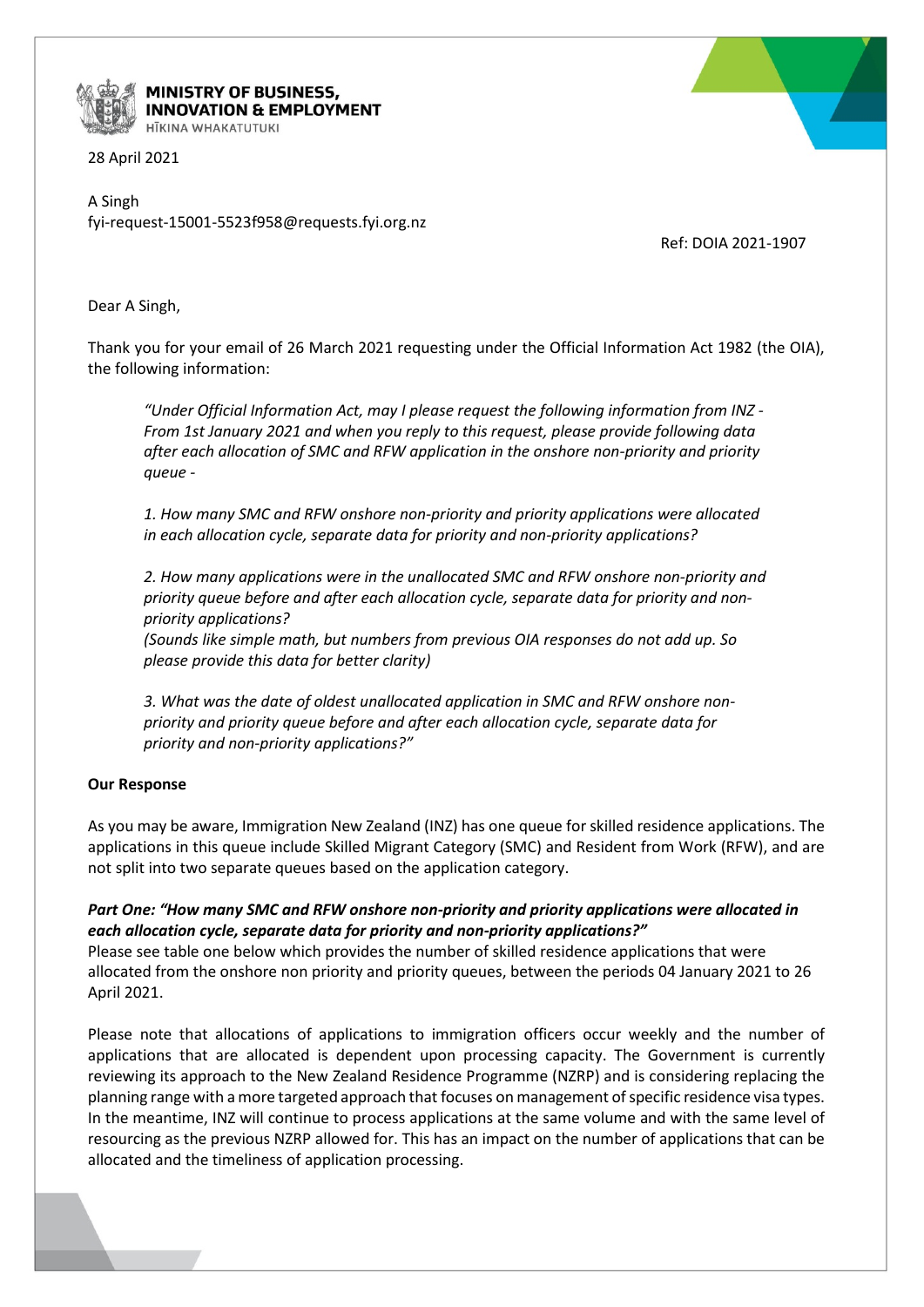Also note that in February 2021, the Auckland region moved into Alert Level 3 twice which had an impact on the processing of skilled residence applications, and the capacity for immigration officers to be allocated new applications. With reduced processing capacity and reduced ability for some staff to access INZ offices during the COVID-19 response, for several weeks the INZ Manukau office had limited numbers of staff processing skilled residence applications from the office and reduced productivity for those working from home.

| <b>Allocation</b> | <b>Priority</b> | <b>Non Priority</b> |  |
|-------------------|-----------------|---------------------|--|
| week              | Queue           | Queue               |  |
| $4$ -Jan- $21$    | 47              | 104                 |  |
| 11-Jan-21         | 16              | 97                  |  |
| 18-Jan-21         | 49              | 114                 |  |
| 25-Jan-21         | 58              | 92                  |  |
| 1-Feb-21          | 41              | 129                 |  |
| 8-Feb-21          | 17              | 177                 |  |
| 15-Feb-21         | 60              | 17                  |  |
| 22-Feb-21         | 21              | 49                  |  |
| 1-Mar-21          | 35              | 30                  |  |
| 8-Mar-21          | 52              | 0                   |  |
| 15-Mar-21         | 73              | 49                  |  |
| 22-Mar-21         | 16              | 118                 |  |
| 29-Mar-21         | 26              | 80                  |  |
| 5-Apr-21          | 47              | 20                  |  |
| 12-Apr-21         | 37              | 31                  |  |
| 19-Apr-21         | 79              | 4                   |  |
| 26-Apr-21         | 45              | 39                  |  |

*Table One*

## *Part Two: "How many applications were in the unallocated SMC and RFW onshore non-priority and priority queue before and after each allocation cycle, separate data for priority and non-priority applications?"*

Information on how many unallocated skilled residence applications were in the onshore non priority and priority queue after each allocation cycle, is not held in a reportable format. INZ can only retrieve the number of applications in the queues as at the current date.

Please see table two below which provides the total number of unallocated skilled residence applications in the onshore and offshore queues as at 15 April 2021, broken down by application type.

*Table Two*

| Queue                   | <b>Application Type</b> |            | <b>Total</b> |
|-------------------------|-------------------------|------------|--------------|
|                         | <b>RFW</b>              | <b>SMC</b> |              |
| Onshore Non<br>Priority | 4,308                   | 7,193      | 11,501       |
| Priority                | 69                      | 16         | 85           |
| <b>Total</b>            | 4,407                   | 8,788      | 13,195       |